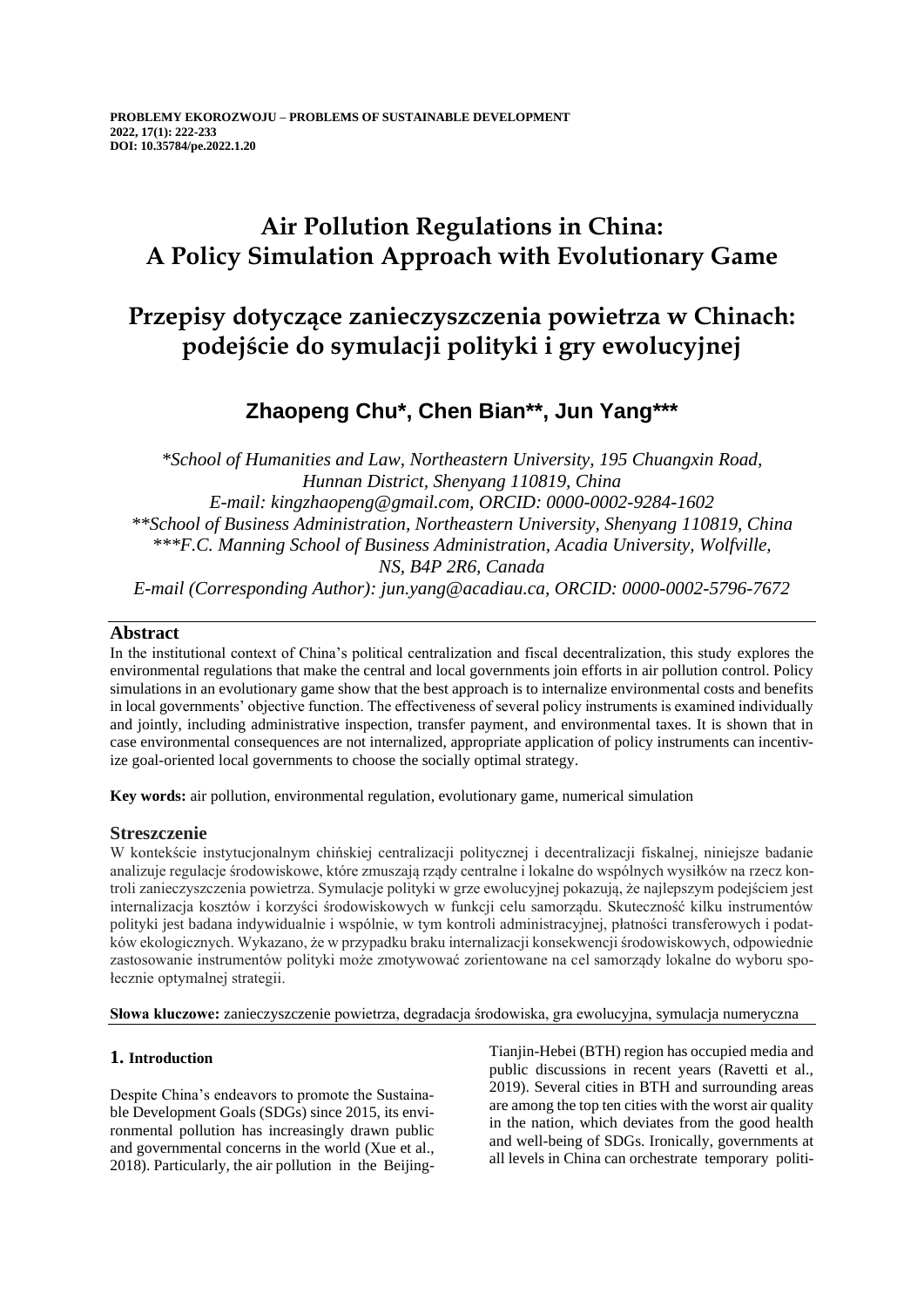cal blue sky during major international events such as the Beijing Olympic games, which is often followed by a dramatic deterioration in air quality worse than before (Shen and Ahlers, 2019).

Ample attention has been paid to the technical solutions to preventing and controlling air pollution such as flue gas desulfurization and denitration (Yao et al., 2019) and clean coal and low carbon energy technologies (Feldman and Hart, 2018). However, fighting air pollution is far from a technical challenge alone because it requires governments' collaborative will to put technologies to work. Simply put, China's air pollution control hinges on coordination of governments' environmental regulations and implementations.

Effectively fighting air pollution in China requests sound appreciation of its institutional context. Fiscal decentralization and political centralization in China, or Chinese-style decentralization, have promoted astronomical economic growth, but too often local governments prioritize economic development at the expense of environmental pollution (Diao et al., 2009). On the one hand, the Chinese government system is politically centralized with strong topdown mandates, and officials are incentivized by political promotion granted by the central government (Mok and Wu, 2013). On the other hand, local governments are given discretionary authority and residual tax rights as a result of fiscal decentralization. Therefore, political centralization determines that China's environmental governance is not environmental federalism but authoritarian environmentalism (Zhao and Percival, 2017). In recent years the central government in China has resolved to lead the way to an ecological civilization, but fiscal decentralization and political promotion present mixed incentives to local government officials (Chen et al., 2016).

Chinese-style decentralization institution makes the evolutionary game theory (EGT) a suited tool for studying the strategic interactions between the central and local governments in fighting air pollution. Initially proposed by Maynard-Smith and Price (1973), EGT provides a promising framework to inquire into changes in beliefs and norms over time and predict the results of competing strategies in a dynamic social setting (Newton, 2018). This study contributes to environmental economics literature by exploring the effects of governmental policies within an EGT framework. This is among the first attempts on conducting environmental policy simulations in EGT. Most applications of EGT in environmental studies have focused on theoretical conditions that would yield the evolutionarily stable strategy (ESS) (Zhao et al., 2018; Jiang et al., 2019; Zhang et al., 2019). Numerical simulations that complement the ESS conditions are almost always parameter sensitivity analysis, mostly regarding the commitment level of parties in the game (Gao et al., 2019; Jiang et al., 2019). Since commitment levels are the out-

come of their employed games, these simulations serve to demonstrate the robustness of theoretical results. Sometimes, sensitivity analysis is conducted with respect to a policy-related parameter, such as governmental subsidy in Zhao et al. (2018), ecological compensation fee in Gao et al. (2019), and punishment in Peng et al. (2019). But such an analysis is always of limited scope. In contrast, this study conducts policy simulations involving multiple policy instruments allowed to vary in a broad space, both individually and, more importantly, jointly. We systematically study the effectiveness of three popular policy instruments at the disposal of the central government – environmental supervision, transfer payment, and environmental taxes – in order to uncover their combinations that would lead to the ideal cooperative outcome. This paper thus represents an innovative application of EGT that expands the research toolbox for policy studies on environmental dimensions and beyond.

In order to substantially reduce air pollution reflected in SDGs, we simulate the dynamic interactions between the central and local governments in a wide range of scenarios. The EGT simulations reveal that the best mechanism for fighting air pollution is one in which local governments explicitly consider environmental benefits and losses when formulating their environmental policy. Local governments would have strong incentives to ramp up implementation when environmental performance really affects their interest. Such an endogenous institutional design does not require deliberate intervention by the central government and would intrinsically gain cooperation from local governments. When local governments do not endogenize the environmental consequences in decision-making, however, the central government can design and execute policies with appropriate combinations of policy instruments that would guide local governments towards the ideal collective efforts in air pollution control. Typically, a modest level of environmental inspection is mandatory in effective policy solutions, and the central government should increase the amount of transfer payment to subsidize governance cost by local governments. Environmental tax revenue should be dedicated to environmental protection initiatives to alleviate the common pool problem.

### **2. Literature Review**

This study is related to several groups of literature. The literature on environmental regulations in China is massive, many of which recognize its unique social and institutional characteristics. However, little attention has been paid to expressly investigate the effectiveness of authoritarian environmentalism under Chinese-style decentralization. Examining environmental protection from the perspective of fiscal decentralization alone has yielded mixed results (Song et al., 2018), because in China political cen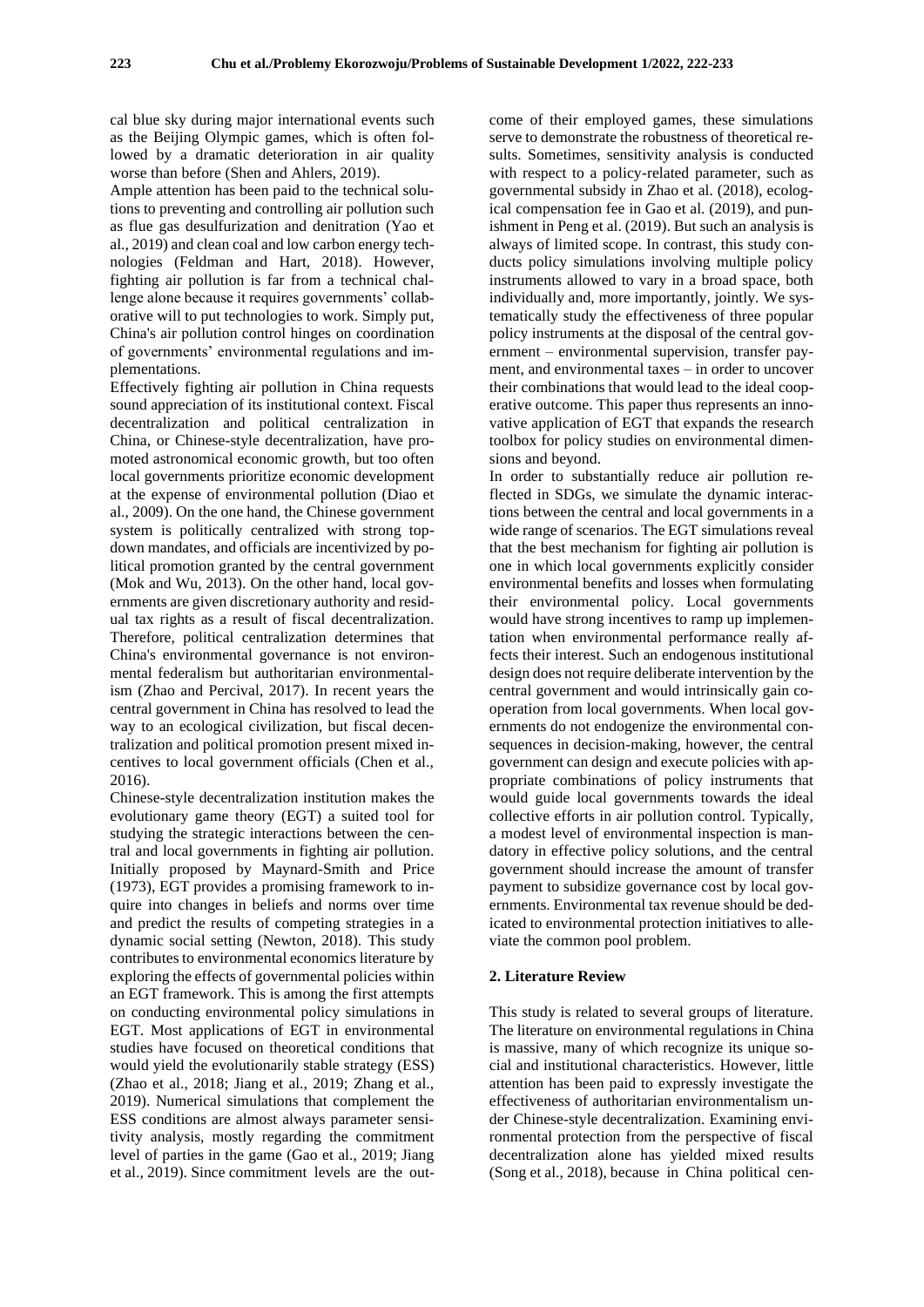tralization dictates fiscal decentralization. One feature that separates this paper from the literature is its integration of political centralization and fiscal decentralization into a unified framework. Political blue sky is a key environmental issue in China, but most literature is limited to revealing its causes (Shen and Ahlers, 2019), and evaluating its consequences (Liu, et al., 2017). Instead, this study aims to propose solutions to the challenge of political blue sky by modelling and simulating with EGT.

Another group of related literature is those applying EGT in environmental studies. For example, Zhao et al. (2018) analyze the strategic interaction between enterprises and consumers with bounded rationality in a carbon-labeled product market. Peng et al. (2019) build an EGT model involving government regulatory departments and electronics manufacturing enterprises for the implementation of extended producer responsibility for e-waste. Zhang et al. (2019) conduct an evolutionary game model to analyze haze pollution control between a superior government and two local governments from the regional synergistic governance perspective. In contrast, this paper focuses on policy design to promote cooperation between the central and local governments in air pollution control.

More broadly, at an international level, this study complements and extends the literature on environmental federalism (Alm and Banzhaf, 2012). Sjöberg and Xu (2018) find no evidence of a race-to-the-bottom in the U.S. when states assume more decentralized enforcement responsibilities in environmental protections. Sjöberg (2016)'s study on Swedish municipalities reveal that local politicians affect not only environmental policies, but also the outcome through implementation and enforcement. In an empirical study on 110 countries, Fredriksson and Wollscheid (2014) uncover that environmental policy decentralization tends to be associated with weaker environmental policies, yet this effect is less negative in politically centralized systems. This study explores environmental protection interactions in China, a country featuring strong political centralization yet financial and environmental decentralization. However, the presence of these two features is by no means unique to China, only differing in degree across nations. Decentralized policymaking is shown to yield inefficiently weak policies due to associated neglect of transboundary pollution spillovers (Silva and Caplan, 1997) and inter-jurisdictional capital competition (Kunce and Shogren, 2007). It is also documented that greater political centralization leads local politicians and congressional legislators to pay more attention to national party mandate because their political careers depend on it (Enikolopov and Zhuravskaya, 2007). The results in this study suggest that political centralization can improve environmental policy stringency and collaboration between the central and local governments.

#### **3. Institutional Context and Policy Instruments**

This section first discusses how Chinese-style decentralization affects governments' environmental regulations in air pollution control. Then, we outline three policy instruments at the disposal of the central government that can guide local governments' strategies to lead to the ideal cooperative outcome. The complex relationship between the central and local governments is depicted in Figure 1.

#### *3.1. Institutional context*

In response to growing public concerns over the environmental dimensions of SDGs in China, a series of strict environmental regulations have come into effect in recent years. The institutional relationship between the central and local governments is crucial for the implementation of environmental regulations. As shown in Figure 1, China's fiscal system is largely decentralized, while its political structure is centralized with strong top-down mandates and a homogeneous political structure. There are several key issues in understanding the relationship between the central and local governments in environmental protection.

First, in Chinese-style decentralization, the interest between the central and local governments in environmental protection is not completely consistent. For instance, the central government has promulgated the policy of eliminating backward production capacity in high-energy-consuming industries. However, local governments may rely on these to-beeliminated industries for local fiscal revenue and economic growth. Especially in regions with ample energy-intensive industries, there are often local policies and measures to counter the implementation of the central government's policy.

Second, environmental regulation is subject to discretion in implementations, because environmental decentralization requires self-financing by local governments. There exists a clear mismatch between positive externality created by air pollution control and the governance cost borne by local governments (Zhang, et al., 2018). In a goal-oriented environment, local governments greatly value accomplishment measures of GDP growth, which results in intense competition among rival jurisdictions (You et al., 2019). Environmental regulations are an important *policy tool* for local governments to attract mobile taxpayers by creating lax jurisdictional environmental regulations that lower costs and tax burden borne by firms (Lai, 2019).

Third, despite its determination to fight air pollution, the central government cannot monitor the behaviors or efforts of local governments effectively all the time. The cost of such supervision is prohibitively too high, and the efforts and ambitions of local governments are often unobservable. Therefore, there is information asymmetry within the principal-agent framework of decentralized environmental govern-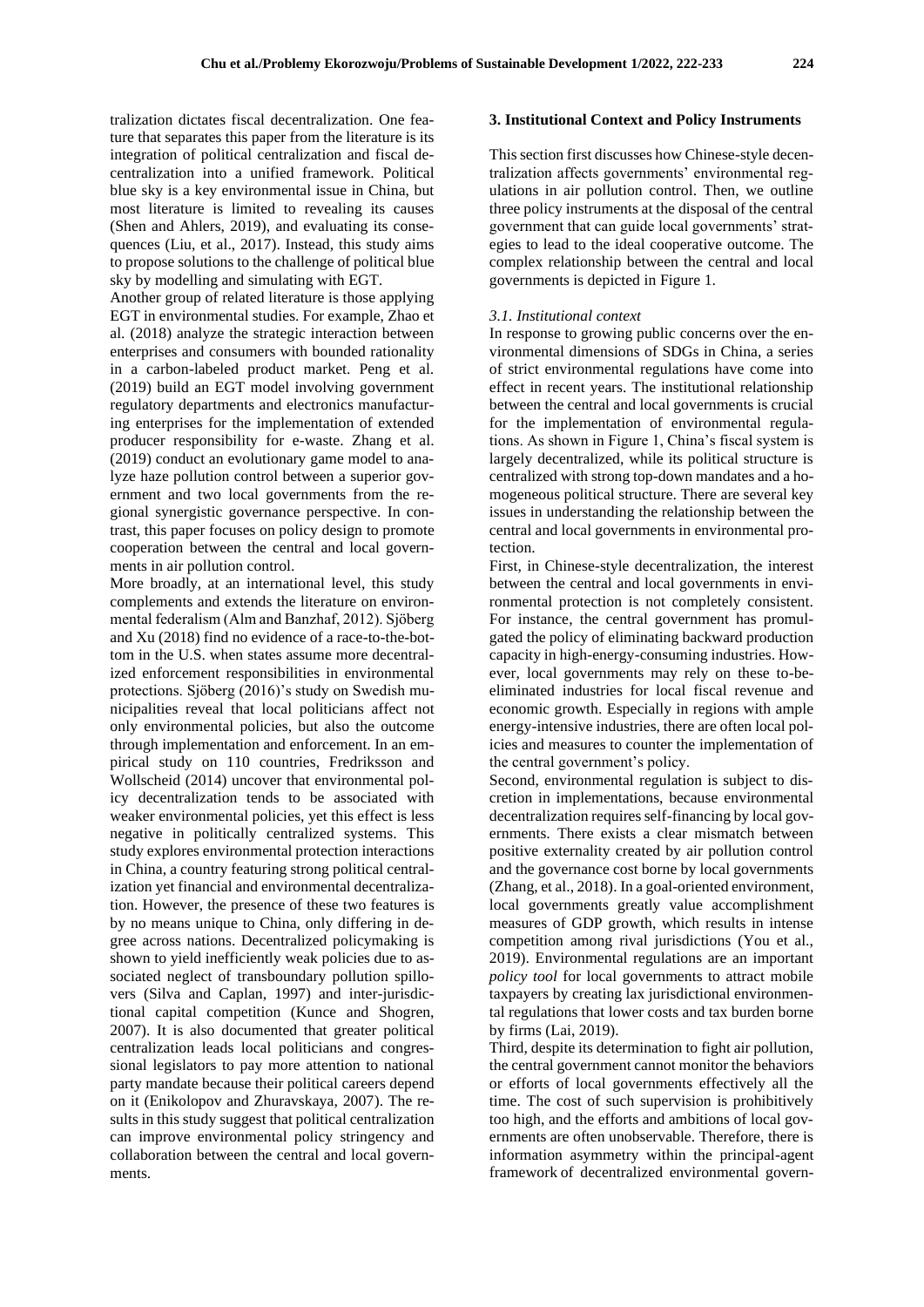

Figure 1. Institutional relationship between central and local governments in air pollution control

ance (Diebecker and Sommer, 2017). The fundamental issue is thus how the central government can design effective institutions with available policy instruments so that local governments are willing to cooperate with it by adopting strict environmental governance.

#### *3.2. Policy instruments for fighting air pollution*

For the purpose of spurring local environmental governance reform, this section analyzes the conventional and economic policy instruments at the disposal of the central government: administrative inspection, transfer payment, and environmental taxes. The first policy tool is the administrative measure of inspection. A challenge in environmental protection, including air pollution control, is that local environmental protection agencies report to local governments. This relationship entails inevitable conflict of interest. To address this challenge, in 2017 the six regional environmental protection *inspection centers* of the Ministry of Environmental Protection were officially upgraded to the Regional Environmental Protection Supervision Bureaus and were granted greater power and mandate in environmental inspections. These regional environmental protection agencies report directly to the central government and are responsible for carrying out a larger share of monitoring, supervision, and enforcement of environmental regulations. The central government can choose strict supervision strategy (enforcing all-round environmental protection supervision) or loose supervision strategy (carrying out spot checks in selected areas) via national and regional environmental supervision authorities. However, in Chinese-style decentralization, local governments have enough autonomy to choose a strict or lax governance strategy. Environmental inspection is thus a key policy tool for the central government to push and motivate local governments to carry out strict governance.

Because their economy features heavy polluting industries, some regions such as the BTH face overwhelming challenges in fighting air pollution. These heavily polluted provinces are in urgent need for subsidies from the central government and tax revenues in their fight against pollution (Chu et al., 2018). In order to implement the *Air Pollution Prevention and Control Action Plan*, in 2013 the central government established a dedicated fund for air pollution control with an initial annual budget of 5 billion yuan. The fund significantly increased year by year to 16 billion yuan in 2017. As local governments often undertook unauthorized use and lax management of this dedicated fund, a new institutional system needs to be designed to hold local governments accountable. This system would be a combination of the vertical transfer payment in fiscal decentralization and the reward and punishment in political centralization, to regulate local governments' opportunistic free-riding behaviors. Once local governments are found for not strictly controlling air pollution, they would be subject to punishment by the central government: a complete refund of the allocated special funds, plus an administrative fine of the equal amount.

Environmental taxation has replaced the pollutant discharge fee to get China's air pollution under control since January 2018. However, local governments have conflicting incentives for collecting environmental protection taxes. On one hand, facing the challenges of economic transformation and tight fiscal budget, local governments may tend to collect environmental taxes at higher rates on more pollutants when they strictly control air pollution. On the other hand, the Laffer Curve suggests that maintaining a moderate overall tax burden is an important condition for promoting economic growth (Aslim and Neyapti, 2017). Nowadays, the tax burden on Chinese enterprises is substantial despite govern-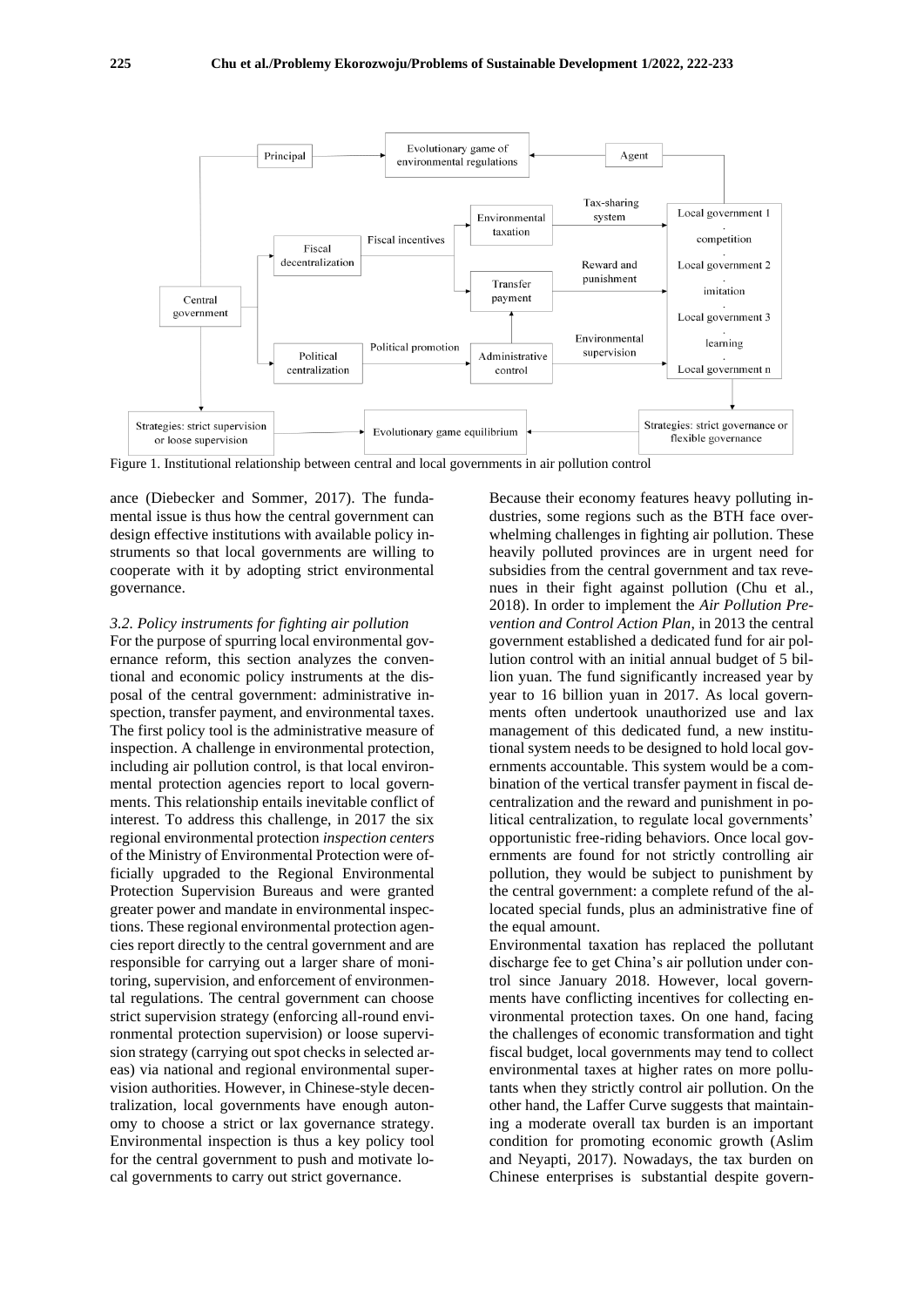ments' attempt to reduce it. The environmental protection taxes have increased the overall rate of the tax system, resulting in an increase in business operating costs and a possible reduction in tax base. Therefore, it is possible that environmental tax revenues may decline when local governments strictly tax polluting firms at higher rates. In extreme cases, polluting enterprises might be forced to shut down, thus paying no taxes to the local government. It is common for polluting enterprises to shop around for jurisdictions with a lower tax burden and local governments often work hard to attract these mobile taxpayers and job creators. Given the central government's vertical transfer payment, the low-tax-burden competition among local governments creates a common pool problem in air pollution control in which they want to pass on more costs to the central government (Saarimaa and Tukiainen, 2015). In this study we would consider the two policy parameters to investigate regarding the environmental taxes: the tax burden (low vs. high) and the retaining ratio by local governments and examine how they may impact the evolutionary game equilibrium.

#### **4. The Evolutionary Game Model**

#### *4.1. The game setup*

Based on arguments above, the interaction between the central and local governments in air pollution control can be modelled as a non-cooperative evolutionary game as follows.

Variables  $C_1$  and  $C_2$  represent the costs of strict and lax governance respectively in air pollution control to local governments, which include the implementation cost of environmental regulation. It is assumed  $C_1 > C_2$ , as strict enforcement carries a higher cost. The collected environmental protection taxes are shared by the local and central governments, with  $0 \le \alpha \le 1$  representing the share for local governments.  $R_1$  and  $R_2$  represent total environmental tax revenues when local governments adopt strict and lax governance respectively in air pollution control. Intuitively it is assumed that  $R_1 > R_2$ , but if the tax burden is so high that some enterprises have to reduce production or are forced to shut down, then  $R_1$  
in  $R_2$ . Such a relationship between tax rates and tax revenues is known as the Laffer Curve in economics.

The net benefit created by local governments adopting strict governance in air pollution control is  $\Delta_l$ and the loss caused by lax governance is *Δ<sup>2</sup>* . Given the dreadful smog situation in China, it is assumed that  $\Delta_1 \leq \Delta_2$ . That is, strict governance will improve the situation, but doing little or nothing would make

it much worse. The spillover coefficient for net benefit or loss is denoted by  $0 < \eta < 1$ , indicating net benefit or loss regarding air pollution control in the jurisdiction of a local government would spill over to adjacent regions, which is considered part of the benefit or loss to the central government that oversees the whole nation.

The supervision cost of the central government is  $C_3$ . *J* is the transfer fund to a local government for air pollution control; if a local government is caught for incompliantly spending the fund, it will be subject to an administrative fine of the same amount. In order to quantify the intensity of the central government's environmental supervision, *β* represents the probability of the central government to inspect a particular jurisdiction. When the central government chooses the strict supervision strategy,  $\beta = 1$ . To sum up, Table 1 shows the payoff matrix for the central and local governments.

Table 1. Payoff matrix for the central and local governments

| Local       | Central government                           |                                                                   |  |  |  |  |
|-------------|----------------------------------------------|-------------------------------------------------------------------|--|--|--|--|
| governments | Strict supervision                           | Loose supervision                                                 |  |  |  |  |
| Strict      | $-C_1 + \alpha R_1 + \Delta_1 + J$           | $-C_1 + \alpha R_1 + \Delta_1 + J$                                |  |  |  |  |
| governance  | $-C_3 + (1 - \alpha)R_1 + \eta \Delta_1 - J$ | $-\beta C_3 + (1 - \alpha)R_1 + \eta \Delta_1 - J$                |  |  |  |  |
| Lax         | $-C_2 + \alpha R_2 + \Delta_2 - J$           | $-C_2 + aR_2 - \Delta_2 + (1 - 2\beta)J$                          |  |  |  |  |
| governance  | $-C_3 + (1 - \alpha)R_2 + \eta\Delta_2 + J$  | $- \beta C_3 + (1 - \alpha) R_2 - \eta \Delta_2 - (1 - 2\beta) J$ |  |  |  |  |

*4.2. Evolutionary analysis of the game*

Assume the local government adopts strict governance with probability *x* and lax governance with probability 1-*x*. In the meantime, the central government chooses strict supervision with probability *y*, and loose supervision with probability 1-*y*. 1

The expected utility of a local government adopting strict governance is

$$
U_1 = y(-C_1 + \alpha R_1 + \Delta_1 + J) + (1 - y)
$$
  
(-C<sub>1</sub> + \alpha R<sub>1</sub> + \Delta\_1 + J) (1)

and its expected utility of adopting lax governance is  $U_2 = y(-C_2 + aR_2 - \Delta_2 - J) + (1 - y)[-C_2 + aR_2 - J]$ 

 $\Delta_2 + (1 - 2\beta)J$ ]. (2) The overall expected utility of a local government is  $\overline{U_{12}} = xU_1 + (1 - x)U_2$ .  $\hspace{1.6cm} . \hspace{1.1cm} (3)$ 

Similarly, the expected utility of the central government choosing strict supervision is

$$
U_3 = x[-C_3 + (1 - \alpha)R_1 + \eta A_1 - J] + (1 - x)[-C_3 + (1 - \alpha)R_2 - \eta A_2 + J]
$$
\n(4)

and its expected utility of choosing loose supervision is

 $U_4 = x[-\beta C_3 + (1 - \alpha)R_1 + \eta A_1 - J] +$ 

 $(1 - x)\left[-\beta C_3 + (1 - \alpha)R_2 - \eta A_2 - (1 - 2\beta)J\right]$ . (5) The overall expected utility of the central government is

mogenous group. In practice, as there is a multitude of local governments, *x* can be understood as the percentage of them adopting strict governance. Due to the uniqueness of the central government, *y* is best understood as the probability for its adoption of strict supervision.

<sup>1</sup>From the modelling perspective, the central government including various relevant ministries and administrative arms such as the regional supervision bureaus is treated as a single entity, and local governments are treated as a ho-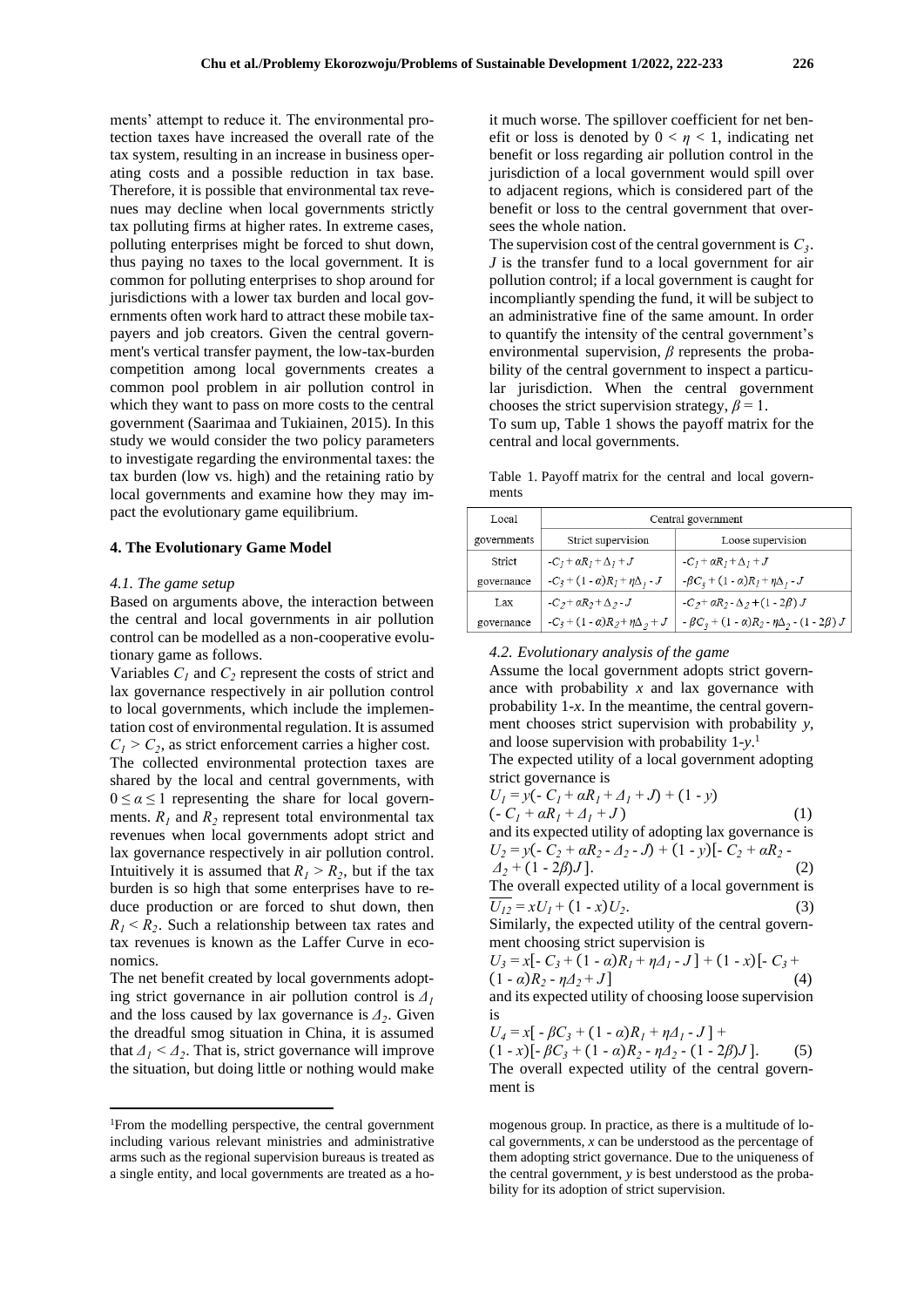$\overline{U_{34}} = yU_3 + (1 - y)U_4$ . .  $(6)$ The replicator dynamics equation of the game system is:

$$
\begin{cases}\n\frac{dx}{dt} = x(1-x)[C_2 - C_1 + \Delta_1 + \Delta_2 + \alpha(R_1 - R_2) + 2\beta J + 2yJ(1 - \beta)] \\
\frac{dy}{dt} = y(1 - y)[(1 - \beta)(2J - C_3) - 2xJ(1 - \beta)]\n\end{cases}
$$
\n(7)

For the replication dynamic system (7), there are 4 sets of potential pure-strategy Nash equilibria, i.e., (0, 0), (0, 1), (1, 0), and (1, 1) that are fixed points of the evolutionary dynamics, which can be determined by the Jacobian matrix partial stability (Friedman, 1991).

In the determinant and trace of the Jacobian matrix, it can be expressed that  $\pi_1 = C_2 - C_1 + \Delta_1 + \Delta_2 + \alpha$  $(R_1 - R_2) + 2\beta J$  represents the net benefit to local governments adopting strict governance when the central government employs loose supervision, and  $\pi_2 = C_2 - C_1 + \Delta_1 + \Delta_2 + \alpha (R_1 - R_2) + 2J$  represents the net benefit to local governments adopting strict governance when the central government employs strict supervision. Similarly,  $\pi_3 = (\beta - 1) C_3$  represents the net benefit to the central government employing strict supervision when local governments adopt strict governance, and  $\pi_4 = (1 - \beta)(2J - C_3)$ represents net benefit to the central government employing strict supervision when local governments adopt lax governance. When  $0 < \beta < 1$ , we have  $\pi_1 < \pi_2$ ,  $\pi_3 < \pi_4$ , and  $\pi_3 < 0$ . Therefore, the evolutionary stability of equilibrium points is summarized in Table 2 that includes six situations.

There is no ESS between the central and local governments in the  $6<sup>th</sup>$  situation, as all the game outcomes are saddle points thus unstable. However, there may exist mixed-strategy equilibrium in which participants would evolve and interact with each other strategically over time.

In the other five situations presented in Table 2, there exists an *ESS* point to which the evolutionary game system will coverage in equilibrium. Among the four pure-strategy outcomes, (0, 1) corresponds to the *worst* evolutionary equilibrium of non-cooperation when local governments adopt lax governance while the central government chooses strict supervision. On the contrary, point (1, 0) corresponds to the *optimal* and thus ideal evolutionary equilibrium of cooperation when local governments adopt strict governance under loose supervision from the central government. It is deemed optimal due to the low aggregate governance cost for accomplishing the desired outcome. Besides, constant high pressure from the central government would not be a sustainable solution. Instead, the central government should focus on guiding local governments' choice with well-designed regulations. Points (0, 0) and (1, 1) are deemed the *second worst* and *suboptimal* evolution equilibriums respectively.

From the policy perspective, the principal issue is to design policies so that the point  $(1, 0)$  is the ESS in the dynamic interactions between the central and local governments. This ESS is ideal because *the* intensity of environmental supervision enforced by the central government is low due to its trust on local governments to fight air pollution diligently. Thus, in the evolutionary game system, the question is how to incentivize more local governments to adopt strict governance when the central government does not have to keep high-intensity supervision. In the next section, we will investigate via simulations the individual and joint effect of the policy instruments to accomplish this objective.

#### **5. Simulation Analyses of the Evolutionary Game**

In this section, we first assign the parameters in the dynamic model based on official information and existing literature, and then study their impact in two scenarios via simulations. In practical scenarios, it is assumed that local governments do not directly consider environmental impacts when formulating their policies, while in theoretical scenarios they explicitly incorporate environmental cost and benefit into decision-making. In both scenarios we aim to examine the impact and effectiveness of various policy instruments in leading to ESS.

#### *5.1. Parameter assignments*

Among the parameters in the evolutionary game model (7),  $C_1$ ,  $\Delta_2$  and  $R_1$  are the main parameters, and the others can be set according to their relationship with them. Unfortunately, it is impossible to directly collect their data from any official or other reputable source of information. Based on the principle of uniformity and availability, the national environmental pollution loss measured in Liu and Wen (2008) is assigned for  $\Delta_2$ , the total amount of investment in environmental pollution control obtained from the National Environmental Statistics Bulletin is assigned for  $C_I$ , and the pollutant discharge fee from the same source is assigned for  $R<sub>l</sub>$ . The ratio of these three variables is calculated as  $C_1$ :  $\Delta_2$ :  $R_1$  = 1: 0.5: 0.05. Therefore, in simulations they are assigned as  $C_1 = 10$ ,  $A_2 = 5$  and  $R_1 = 0.5$ . Besides,  $C_2$  = 4 satisfies the assumption that the cost of lax governance is less than that of strict governance, and  $\Delta_l = 2$  satisfies the assumption that the environmental benefit of strict governance is less than the environmental loss due to lax governance.  $R_2 = 0.3$  satisfies the assumption that the environmental tax revenue from lax governance is less than that from strict governance, and  $C_3 = 0.5$  assigned by the pollutant discharge fee is regarded as the supervision cost of the central government (He, 2015). In simulations, the step for parameters *β*, *α*, *J* and *R<sup>1</sup>* is 0.1. The value interval of  $\beta$  is [0.1, 0.9] with  $\beta$ =0.5 as the initial state. Respectively, the value interval for  $\alpha$  is [0, 1] with the initial state of  $\alpha = 0.5$ ,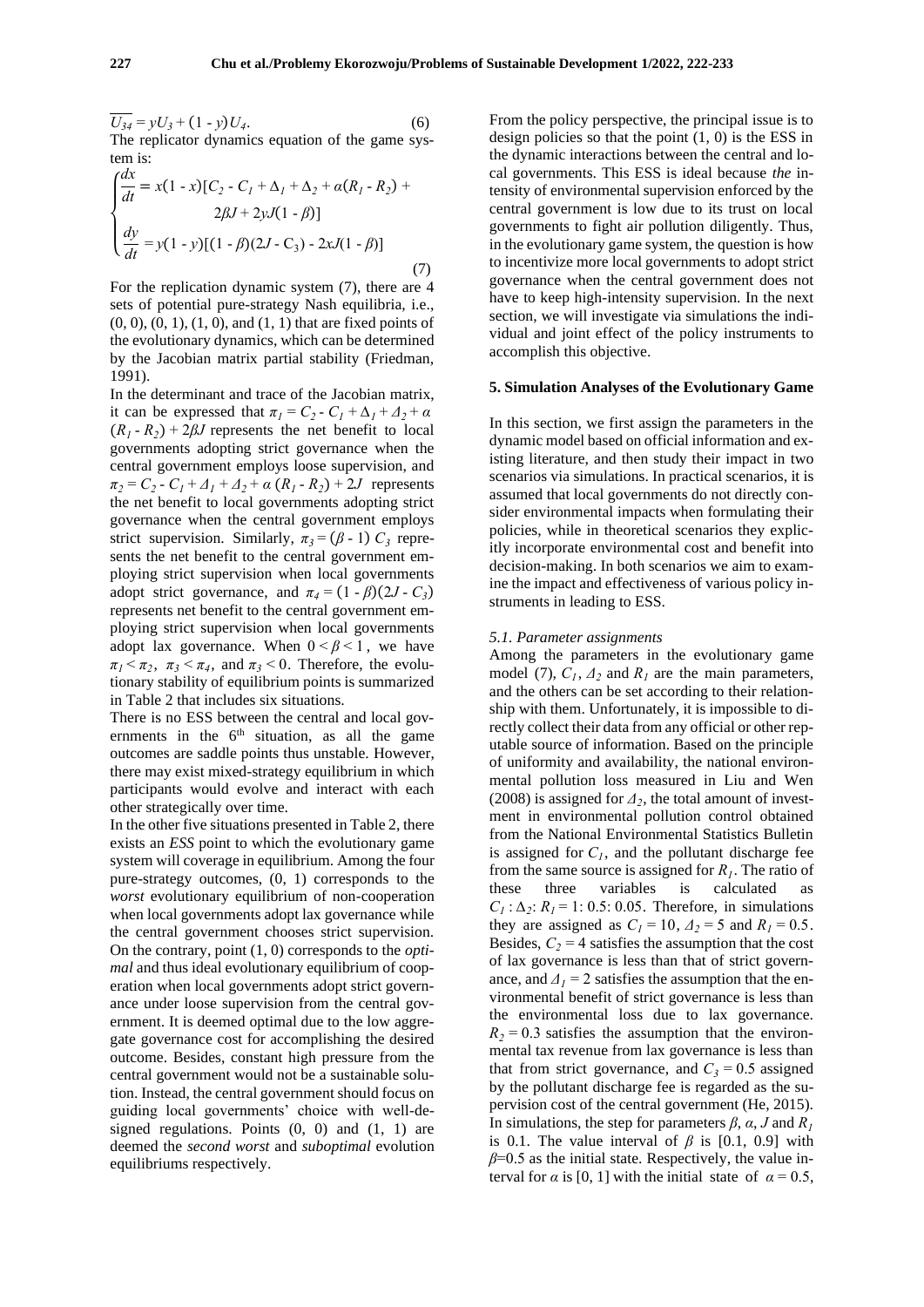| situation | #1                                    |                          |                                       | #2                       |                          |                                       | #3                       |        |            |  |
|-----------|---------------------------------------|--------------------------|---------------------------------------|--------------------------|--------------------------|---------------------------------------|--------------------------|--------|------------|--|
| (x, y)    | $\pi_1 > 0, \pi_4 > 0$                |                          | $\pi_1 > 0, \pi_4 < 0$                |                          |                          | $\pi_1$ < 0, $\pi_2$ < 0, $\pi_4$ < 0 |                          |        |            |  |
|           | det                                   | trI                      | Stability                             | det                      | trI                      | Stability                             | det                      | trI    | Stability  |  |
| (0, 0)    | $^{+}$                                | $^{+}$                   | Unstable                              |                          |                          | Saddle                                | $+$                      |        | <b>ESS</b> |  |
| (0,1)     | -                                     |                          | Saddle                                | $^{+}$                   | $^{+}$                   | Unstable                              | $\overline{\phantom{a}}$ |        | Saddle     |  |
| (1,0)     | $^{+}$                                | $\overline{\phantom{a}}$ | <b>ESS</b>                            | $^{+}$                   | $\overline{\phantom{a}}$ | <b>ESS</b>                            | -                        |        | Saddle     |  |
| (1,1)     | -                                     |                          | Saddle                                | $\overline{\phantom{a}}$ |                          | Saddle                                | $+$                      | $^{+}$ | Unstable   |  |
| situation | #4                                    |                          |                                       | #5                       |                          |                                       | #6                       |        |            |  |
| (x, y)    | $\pi_1$ < 0, $\pi_2$ < 0, $\pi_4$ > 0 |                          | $\pi_1$ < 0, $\pi_2$ > 0, $\pi_4$ < 0 |                          |                          | $\pi_1$ < 0, $\pi_2$ > 0, $\pi_4$ > 0 |                          |        |            |  |
|           | det                                   | trI                      | Stability                             | det                      | trI                      | Stability                             | det                      | trI    | Stability  |  |
| (0,0)     | $\overline{\phantom{a}}$              |                          | Saddle                                | $^{+}$                   | $\overline{\phantom{a}}$ | <b>ESS</b>                            | $\overline{\phantom{a}}$ |        | Saddle     |  |
| (0, 1)    | $^{+}$                                | $\overline{\phantom{a}}$ | <b>ESS</b>                            | $^{+}$                   | $^{+}$                   | Unstable                              | -                        |        | Saddle     |  |
| (1,0)     | -                                     |                          | Saddle                                | -                        |                          | Saddle                                | $\overline{\phantom{a}}$ |        | Saddle     |  |
| (1,1)     | $^{+}$                                | $^{+}$                   | Unstable                              |                          |                          | Saddle                                |                          |        | Saddle     |  |

Table 2. Evolutionary stability of equilibrium points



Figure 2. Dynamic evolutionary process in practical scenario. For vertical axis, *x* and *y* represent the proportion (probability) of local governments and the central government taking strict governance or supervision, respectively. The horizontal axis *t* represents the round of simulation.

and the value interval for *J* is [0.1, 10] with the initial state of  $J = 5$ .

#### *5.2. Simulation of practical situations*

Practically, Local governments value greatly economic indicators such as GDP growth and fiscal revenues, often disregarding environmental benefits and losses when formulating their air pollution control policies. Accordingly,  $\overline{A_1} = \overline{A_2} = 0$  is assumed in the practical simulations in this section, and other parameters are assigned as per Section 5.1. Our interest is to examine the effect of several policy parameters: the sharing of the environmental tax, the environmental tax burden, the intensity of environmental supervision, and the transfer payment by the central government.

#### *5.2.1. Convergence of the system*

The simulation begins with  $x = 0.2$  and  $y = 0.8$ .<sup>2</sup> The dynamic evolutionary process is depicted in Figure

2, showing a mixed strategy features the saddle point (19/20, 9/50), around which the strategic choices of both sides of the game display a cyclical pattern. The central government's position swings between loose and modest-intensity supervision, while local governments are sometimes committed to governance and half-heartedly so at other times.

*5.2.2. Effect of sharing environmental tax revenues* The evolutionary process is simulated when the value of  $\alpha$  is 0 and 1. When  $\alpha = 0$  there is one saddle point (19/20, 1/5), and when  $\alpha = 1$  the saddle point is (19/20, 4/25). Further, the results show that when  $\alpha$  varies between 0 and 1, it is impossible to make net benefits positive for local governments adopting strict governance. Therefore, the way environmental tax revenue is shared between the central and local governments is not a valid policy parameter. As a result, only  $\alpha = 1$  is considered hereafter given that environmental taxes belong to local taxes in practice.

<sup>&</sup>lt;sup>2</sup>Choosing other initial values does not qualitatively change the results.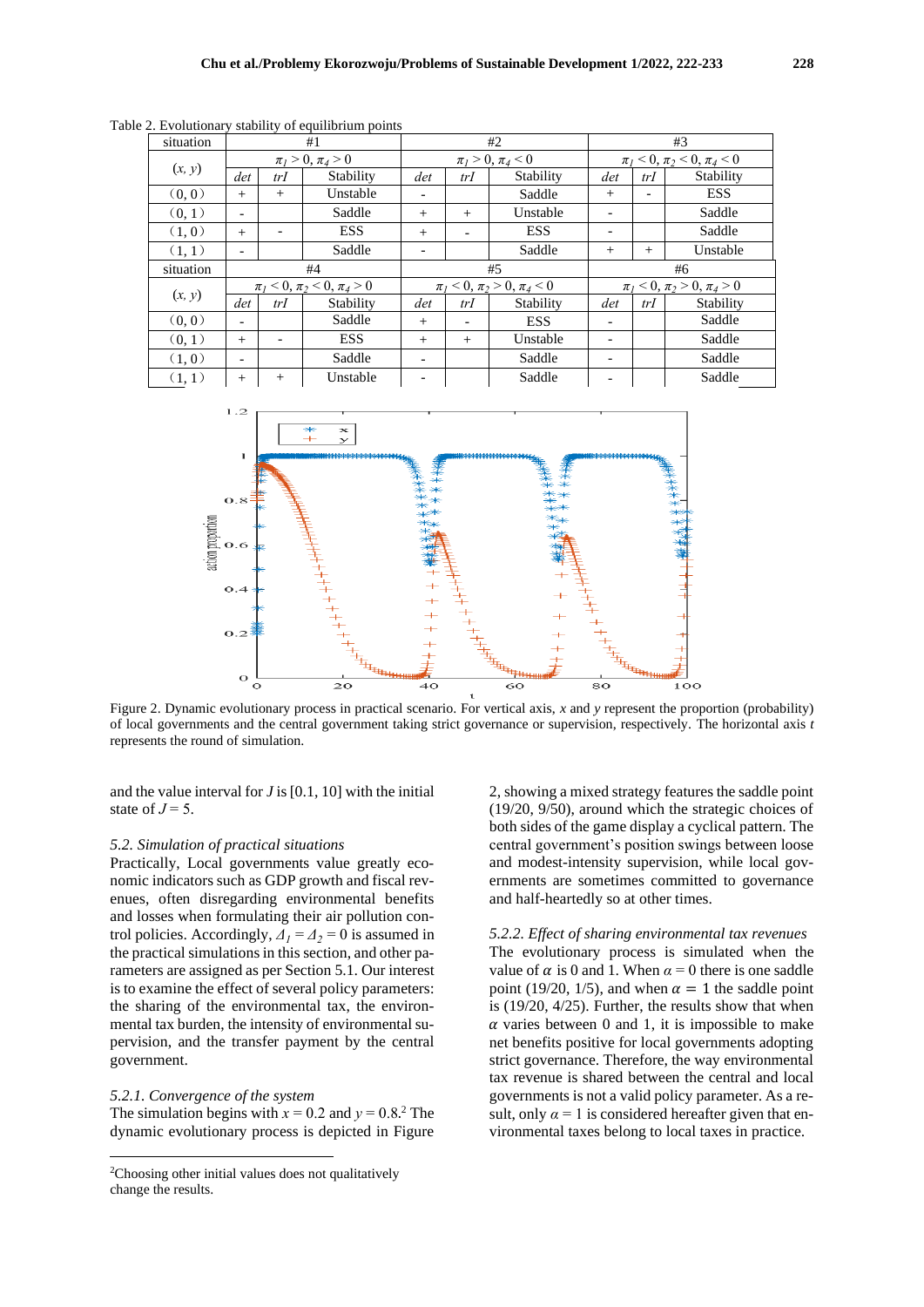

Figure 3. Dynamic evolutionary outcome in practical scenario when *β* and *J* chang simultaneously

#### *5.2.3. Effect of the intensity of environmental supervision*

When only  $\beta$  varies, there are saddle points in simulation outcomes when  $\beta$  falls in the range of [0.1, 0.6), and the system converges to the optimal ESS  $(1, 0)$  when  $\beta$  falls in [0.6, 0.9]. These simulation results indicate that the central government must maintain at least modest supervision intensity ( $\beta \ge 0.6$ ) in order to yield the optimal equilibrium.

### *5.2.4 Joint effect of environmental supervision and transfer payment*

Now we conduct simulations when parameters *β* and *J* change simultaneously while keeping the other parameters unchanged and  $\alpha = 1$ . The outcome of the evolutionary game is summarized in Figure 3.

When the central government's supervision intensity *β* is less than 0.3, no matter how the value of *J* changes in the interval [0.1, 10], the system cannot converge to the optimal ESS (1, 0). This means that the precondition for transfer payment with reward and punishment to work, is that the central government must enforce at least three-tenths of the maximum environmental supervision intensity in order to achieve the ideal ESS.

When  *falls in the interval*  $[0.1, 0.3)$ *, represented by* the area AOCB in Fig. 3, the system converges to the second worst equilibrium, (0, 0). Both the central and local governments adopt a laissez-faire strategy when the level of transfer payment is trivial.

When  *increases to the range of [0.3, 2.9), the worst* equilibrium (0, 1) is realized, as denoted by the area of BCED. Local governments always choose lax governance regardless of the amount of transfer payment  $J \in [0.3, 2.9)$ . It is the worst because local governments do not strictly control air pollution while the central government wastes money on supervision costs. The reason for this insensitivity is that the expected cost of air pollution control to local governments is too high relative to the transfer payment offered by the central government. Despite the possible economic and political punishments by the central environment's supervision, many local governments still believe that the law cannot punish all offenders and choose to adopt lax governance. Such a strategy is imitated and becomes the stable strategy in the group.

When *J* equals 2.9, the central government's evolutionary stable strategy is strict supervision, and local governments choose strict governance with a probability between 0.1 and 0.2. The system reaches the suboptimal evolutionary equilibrium (1, 1) marked as D.

Only when *J* is greater than 2.9 does the central government have both the environmental supervision (*β*) and transfer payment (*J*) effective to incentivize local governments to diligently fight air pollution. The two instruments can be exchanged without affecting the central government's utility. The indifference curve located in upper-right portion of Fig. 3 suggests the law of diminishing marginal rate of substitution between environmental supervision (*β*) and transfer payment  $(J)$ . The area above the indifference curve represents where the optimal equilibrium (1, 0) occurs, and the area below the indifference curve plus the area DEHa represents where the system cannot reach a stable equilibrium.

#### *5.2.5. Effect of environmental tax burden*

All simulations thus far assume  $R_1 > R_2$ , that is, adopting strict environmental governance would increase the tax revenues for local governments. However, local governments are often concerned that environmental tax may drive polluting enterprises to other jurisdictions, which makes them suffer in economic growth. Next, we will investigate how this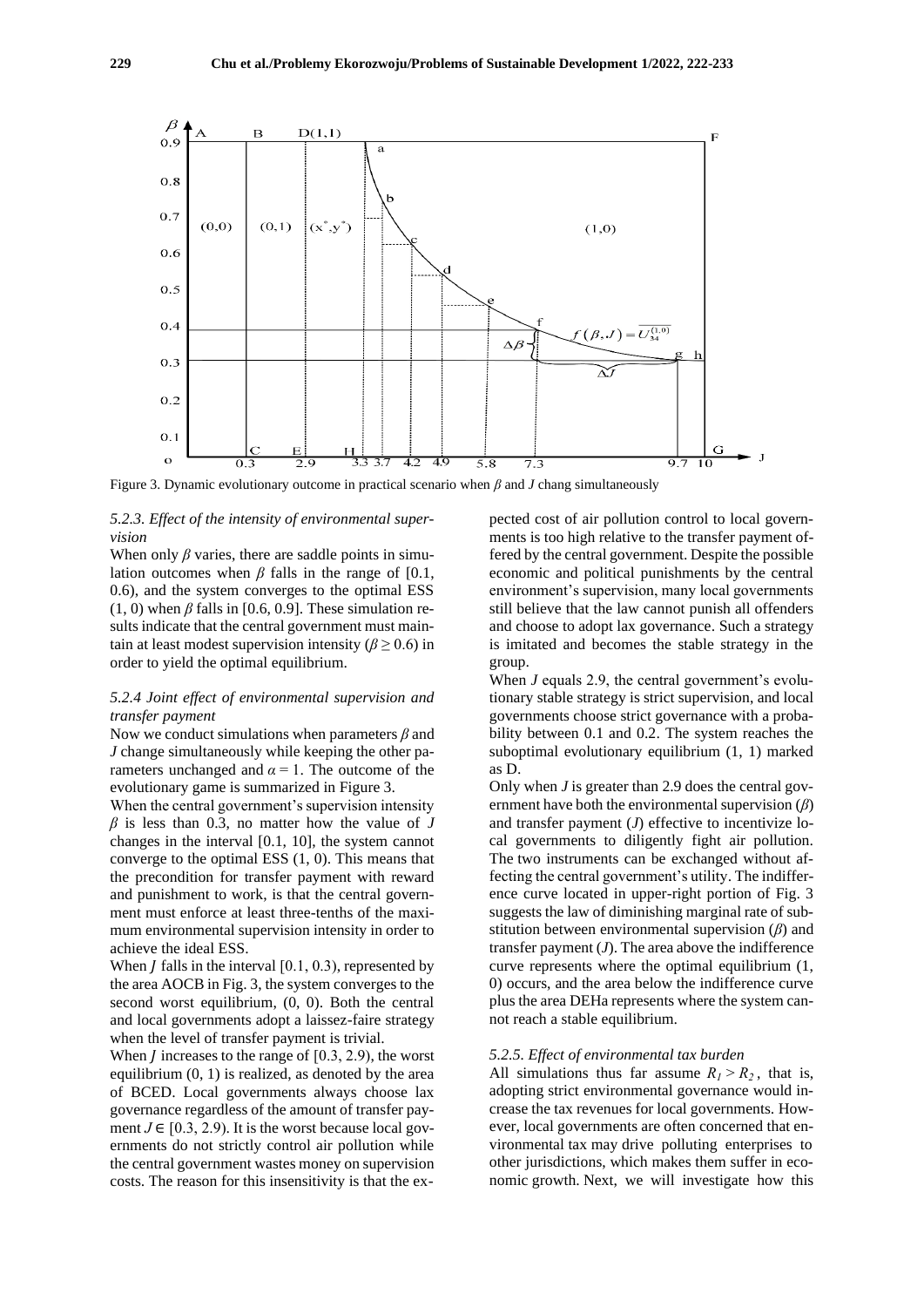|                       | $R_I$         |               |               |               |               |                |                |               |
|-----------------------|---------------|---------------|---------------|---------------|---------------|----------------|----------------|---------------|
|                       |               | $\beta = 0.3$ | $\beta = 0.4$ | $\beta = 0.5$ | $\beta = 0.6$ | $_{\beta=0.7}$ | $_{\beta=0.8}$ | $\beta = 0.9$ |
|                       | $R_1 = 0.5$   | [9.7, 10]     | [7.3, 10]     | [5.8, 10]     | [4.9, 10]     | [4.2, 10]      | [3.7, 10]      | [3.3, 10]     |
| J                     | $R_1 = 0.2$   |               | [7.7, 10]     | [6.1, 10]     | [5.1, 10]     | [4.4, 10]      | [3.9, 10]      | [3.4, 10]     |
|                       | $R_{I} = 0.1$ |               | [7.8, 10]     | [6.2, 10]     | [5.2, 10]     | [4.5, 10]      | [3.9, 10]      | [3.5, 10]     |
| $ A J_{0.5} $         |               |               | 2.4           | 1.5           | 0.9           | 0.7            | 0.5            | 0.4           |
| $ AJ_{0,2} $          |               |               |               | 1.6           |               | 0.7            | 0.5            | 0.5           |
| $ AJ_{0.1} $          |               |               |               | 1.6           |               | 0.7            | 0.6            | 0.4           |
| $\Delta J$            |               |               | 0.4           | 0.3           | 0.2           | 0.2            | 0.2            | 0.1           |
| $\overline{\Delta J}$ |               |               | 0.5           | 0.4           | 0.3           | 0.3            | 0.2            | 0.2           |

Table 3. Effects of environmental tax burden on the optimal evolutionary equilibrium

concern  $(R_1 < R_2)$  may affect the evolutionary outcome.

When simulating Sections 5.2.1 and 5.2.2 again with  $R_1$  <  $R_2$  and  $R_1$   $\in$  [0.1, 0.2], it is found that there is no evolutionary stable strategy between the central government and local governments.

Compared to Section 5.2.3, the concern for the negative effect of an environmental tax burden by local governments makes the central government slightly elevate its supervision intensity to  $\beta \in [0.7, 0.9]$ , so that the system can reach the optimal ESS.

Compared to Section 5.2.4, the concern for the negative effect of environmental tax burden by local governments raises the values of *β* and *J* at the optimal ESS point (1, 0). Specifically, when  $\beta$  < 0.4, no matter how *J* changes, the system cannot reach the optimal equilibrium. When *β* varies, the required interval of *J* for system to reach the second worst equilibrium (0, 0) is unchanged from Section 5.2.4. However, the required interval of *J* for the system to reach the worst equilibrium (0, 1) expands slightly to [0.3, 3.1]. When  $J = 3.1$ , the system converges to the suboptimal equilibrium  $(1, 1)$ . When  $J > 3.1$ , the joint effect of  $\beta$  and  $J$  complies with the law of diminishing marginal rate of substitution, which is shown in Table 3.

In Table 3, rows 3-5 show the range of *J* under different combinations of  $R_I$  and  $\beta$  such that the system would converge to the optimal equilibrium. Rows 6-8 show the incremental change in the length of interval of *J* when *β* increases corresponding to rows 3-5 respectively. The last two rows show the change in the length of the interval for *J* when  $R_1$ equals 0.2 or 0.1 (row 4 or 5) compared to the case  $R_1 = 0.5$  (row 3) within each column. The results show that as  $\beta$  increases steadily, the incremental change |*ΔJ*| for the system to reach the optimal equilibrium is diminishing more slowly (rows 6-8). Meanwhile, compared to the case  $R_1 = 0.5$ , when  $R_1$ decreases from 0.2 to 0.1, the required variation of *∆J* for the system to reach the optimal evolutionary equilibrium is increasing. This relationship between *R<sup>1</sup>* and *J* characterizes the common pool problem in air pollution control – local governments with environmental tax discretion prefer to shift the governance costs through fiscal transfer payments to the central government.

To summarize the simulation results in the practical scenarios, in order to make local governments choose strict governance, the central government can use the administrative measure of environmental inspection  $(\beta)$ , or combine it with the incentive measure of transfer payments (*J*). Although sharing environmental tax revenues cannot make local governments undertake strict governance, these revenues would somewhat counter their preference for lax governance. The collection and expenditure of environmental tax revenues are regulated by the central government, which can restrain local governments' discretion of low tax burden competition and alleviate the common pool problem of passing costs to the central government. In short, when the administrative and fiscal tools are coordinated, goal-oriented local governments will participate in the collective action against air pollution.

#### *5.3. Simulation of theoretical situations*

In the theoretical situations, it is assumed that local governments incorporate the envirmental benefits and losses caused by their environmental policies into decision-making. Based on Section 5.1,  $\Delta_l = 2$ and  $\Delta$ <sub>2</sub> = 5 are assigned, and the other parameters stay the same as in Section 5.2. Similarly, our interest is to examine the effectiveness of the policy parameters on the ESS.

Figure 4 depicts the evolutionary equilibrium of the game system, in which the strategy of local governments quickly converges to 1 (strict governance) and the strategy of the central government converges to 0 (loose supervision) within 30 rounds of simulation. The regulatory game thus converges to the optimal ESS.

Now we turn to the effects of policy instruments in terms of shaping the evolutionary equilibrium. Corresponding to Sections 5.2.2 to 5.2.5, we sequentially examine the effect of related policy parameters. In all these simulations, no matter how the policy parameters change within their range, the ESS point is always (1, 0). Therefore, regardless of the setups for the three policy instruments – environmental tax revenue sharing, environmental inspection, and transfer payment − the game system will always converge to the ideal equilibrium, if the environmental costs and benefits are incorporated in decision-making.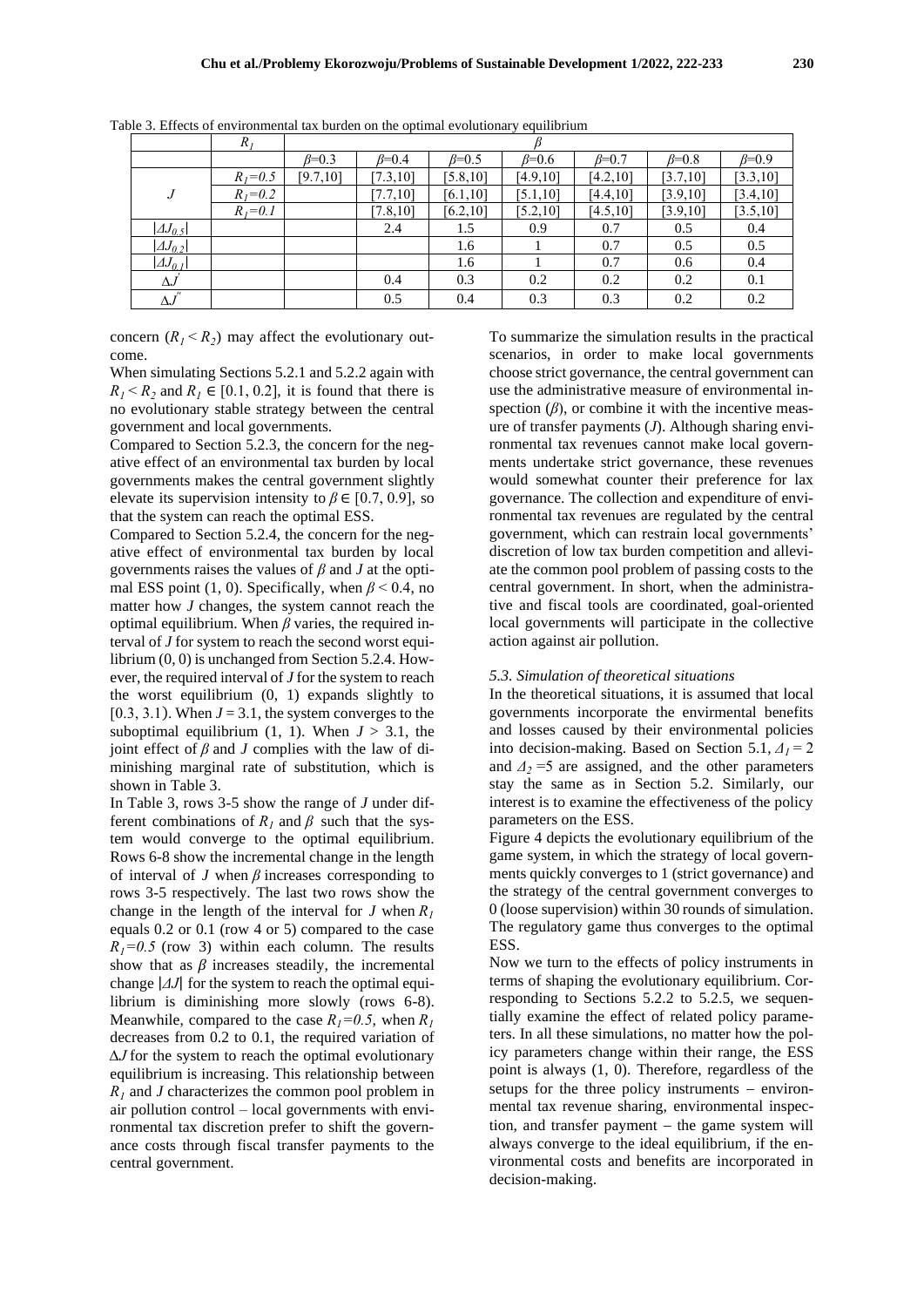

Figure 4. Evolutionary equilibrium in theoretical scenario

The invalidity of these policy instruments brings important enlightenment to China's environmental protection challenges. For the goal-oriented bureaucrats, the endogenization of environmental protection costs and benefits is much more effective than exogenous institutional instruments such as inspection or the *carrot and stick* effect with transfer payment. When Green GDP is incorporated in the performance evaluation system, local government officials would have to accommodate environmental consequences in their policymaking. Simulations demonstrate that such deliberations would naturally lead to the socially desirable outcome, without any intervention by the central government.

#### **6. Conclusions**

In China, fiscal and environmental decentralization leads to a race to the bottom among local governments that adopt lax air pollution regulations. This study explores how to bring local governments on board fighting air pollution via policy design. New to literature, policy simulations are conducted in a non-cooperative evolutionary game to explore how to shape cooperative actions.

In the theoretical scenario, when local governments explicitly consider the environmental benefits and losses of air pollution control, the ideal equilibrium will emerge naturally, regardless the central government's policies. When environmental performance is endogenized in local authority performance measures and the promotion standards for the goaloriented bureaucrats, collective actions would naturally emerge among local governments. In the practical scenario, when local governments do not endogenize environmental benefits and losses in decision-making, the central government can design and execute policies with appropriate combinations of environmental inspection and transfer payments to propel local governments to cooperate.

The results in this study offer several important policy implications. First, the most effective institutional design leading to the ideal cooperation in fighting air pollution features indicators on environmental protection explicitly included in statutory local authority performance measures. In practice, one-vote veto system would change the governmental mindset by sending the clear message that no officials would be promoted if they fail in environmental protection.

Second, despite the political will to construct ecological civilization, the central government does not possess enough information to hold local governments accountable for their opportunistic behaviors. For this reason, China's centralization of environmental oversight is necessary to overcome conflict of interest and attain high-quality regulations and monitoring. Reforms such as the establishment of Regional Environmental Protection Supervision Bureaus within the Ministry of Ecology and Environment represents solid progress in this direction. Therefore, good governance of air pollution will be achieved with policies that combine effective highquality institutions with professional officials who are accountable for cultivating ecological civilization.

Third, the central government should transfer more funds for environmental protection to fill local financial capacity gaps. Local governments have borne a disproportionally large share of the costs for environmental protection. For example, in 2015, the nationwide total investment in pollution control was 880.63 billion yuan, and the direct investment in pollution control facilities was 469.42 billion yuan. However, in 2017, the central government allocated only 49.7 billion yuan dedicated to environmental protection. As demonstrated in simulation results, insufficient transfer payments would not be able to spark effective environmental protection by local governments.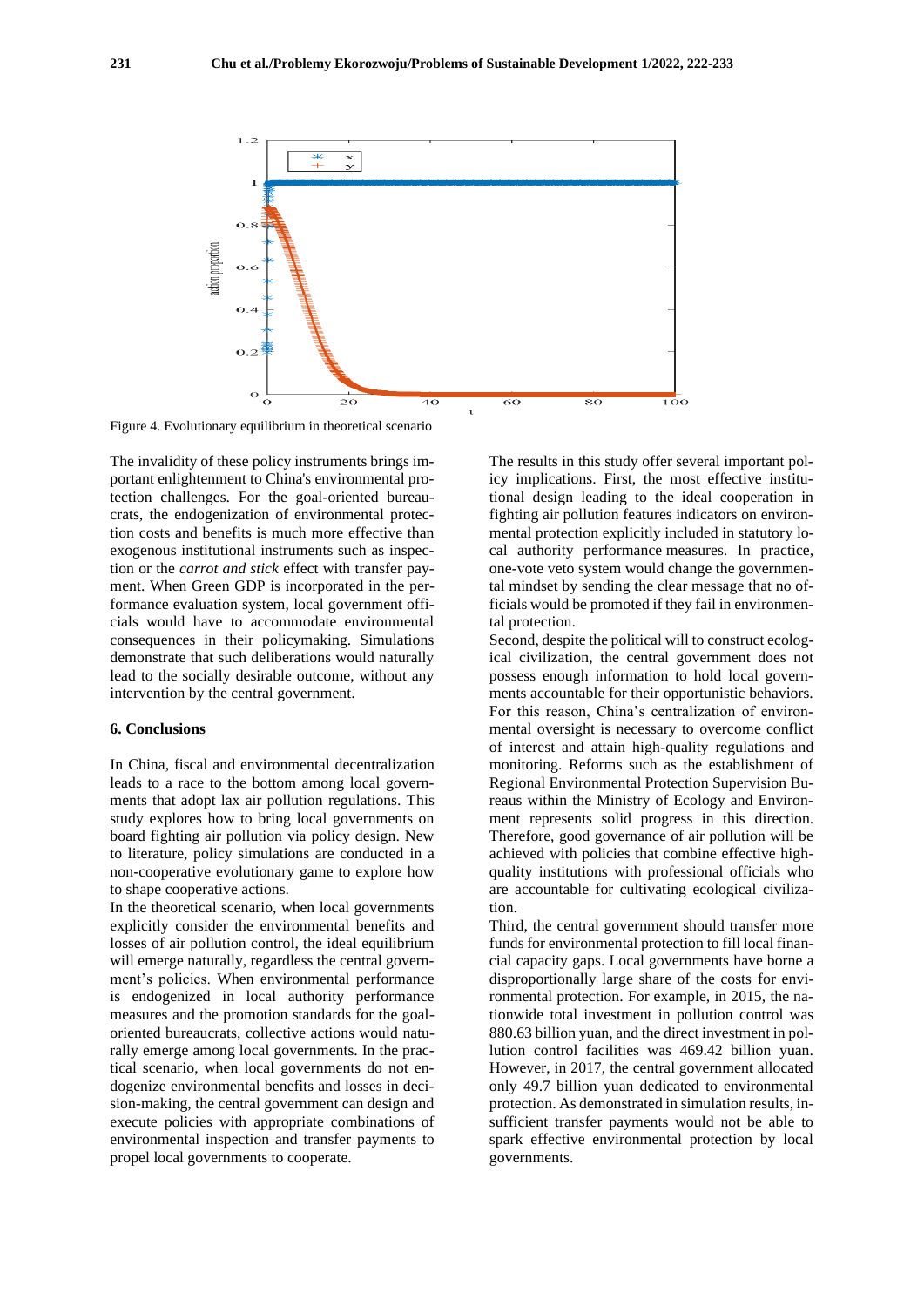Fourth, measures must be adopted to address the controversial common pool problem in the financial transfer system. Local governments are responsible for collecting environmental taxes and are given a certain level of discretion to spend them. Since local governments usually prefer to keep a relatively low tax burden in order to attract investments, they tend to collect insufficient environmental taxes on polluting firms, which tightens their budgets and thereby reduces investment in environmental protection. Such behaviors by local governments increase their reliance on the financial transfer from the central government. To control rent-seeking of local governments, the environmental tax revenues should be put in special funds strictly dedicated to environmental protection. In the meantime, the central government needs to enhance tax and environmental authorities' capacity to better direct financial resources to environmental protection so that local governments cannot shift the costs of pollution control to central transfer payments.

A few ideas generated in this study warrant exploration in future research. For example, as an additional policy measure, how would inter-regional horizontal transfer payments may affect evolutionary game equilibrium? In addition, air quality has been temporarily improved worldwide due to the Covid-19 pandemic and lockdowns in most countries since the spring of 2020. It is of great interest to explore how a similar but lasting effect can be achieved with sound environmental governance. These ideas will be pursued in upcoming projects.

#### **Acknowledgement**

This work is supported by the National Social Science Foundation of China [grant number 17BJY054] and National Natural Science Foundation of China [grant numbers 71971048 and 71973056].

#### **References**

- 1. ALM J., BANZHAF H. S., 2012, Designing economic instruments for the environment in a decentralized fiscal system, *Journal of Economic Surveys,* 26(2): 177-202.
- 2. ASLIM E. G., NEVAPTI B., 2017, Optimal fiscal decentralization: Redistribution and welfare implications, *Economic Modelling,* 61: 224-234.
- 3. CHEN X. D., QIN Q. D., WEI Y. M., 2016, Energy productivity and Chinese local officials' promotions: Evidence from provincial governors, *Energy Policy,* 95: 103-112.
- 4. CHU Z. P., LIU C. X., LI G., GUAN K. X., 2018, Sustainable development of the economic circle around Beijing: A view of regional economic disparity, *Sustainability,* 10: 3691.
- 5. DIAO X. D., ZENG S. X., TAM C. M., TAM V. W., 2009, EKC analysis for studying economic growth and environmental quality: A case study in China, *Journal of Cleaner Production:* 17(5): 541-548.
- 6. DIEBECKER J., SOMMER F., 2017, The impact of corporate sustainability performance on information asymmetry: The role of institutional differences, in:

*Review of Managerial Science:* 11(2): 471-517.

- 7. ENIKOLOPOV R., ZHURAVSKAYA E., 2007, Decentralization and political institutions, *Journal of Public Economics,* 91: 2261-2290.
- 8. FELDMAN L., SOL HART P., 2018, Climate change as a polarizing cue: Framing effects on public support for low-carbon energy policies, *Global Environmental Change,* 51: 54-66.
- 9. FREDRIKSSON P. G., WOLLSCHEID J. R., 2014, Environmental decentralization and political centralization, *Ecological Economics,* 107: 402-410.
- 10. FRIEDMAN D., 1991, Evolutionary game in economics, *Econometrica,* 59(3): 637-666.
- 11. [GAO X.](http://apps.webofknowledge.com/OutboundService.do?SID=5F5yZ4SVuePFErdYtD3&mode=rrcAuthorRecordService&action=go&product=WOS&lang=zh_CN&daisIds=1835033)[, SHEN J. Q.](http://apps.webofknowledge.com/OutboundService.do?SID=5F5yZ4SVuePFErdYtD3&mode=rrcAuthorRecordService&action=go&product=WOS&lang=zh_CN&daisIds=2859735)[, HE W. J.](http://apps.webofknowledge.com/OutboundService.do?SID=5F5yZ4SVuePFErdYtD3&mode=rrcAuthorRecordService&action=go&product=WOS&lang=zh_CN&daisIds=652286)[, SUN F. H.,](http://apps.webofknowledge.com/OutboundService.do?SID=5F5yZ4SVuePFErdYtD3&mode=rrcAuthorRecordService&action=go&product=WOS&lang=zh_CN&daisIds=1984755) [ZHANG](http://apps.webofknowledge.com/OutboundService.do?SID=5F5yZ4SVuePFErdYtD3&mode=rrcAuthorRecordService&action=go&product=WOS&lang=zh_CN&daisIds=10016749)  [Z. F.](http://apps.webofknowledge.com/OutboundService.do?SID=5F5yZ4SVuePFErdYtD3&mode=rrcAuthorRecordService&action=go&product=WOS&lang=zh_CN&daisIds=10016749), [GUO W. J.](http://apps.webofknowledge.com/OutboundService.do?SID=5F5yZ4SVuePFErdYtD3&mode=rrcAuthorRecordService&action=go&product=WOS&lang=zh_CN&daisIds=537643), [ZHANG X.](http://apps.webofknowledge.com/OutboundService.do?SID=5F5yZ4SVuePFErdYtD3&mode=rrcAuthorRecordService&action=go&product=WOS&lang=zh_CN&daisIds=9972272)[, KONG Y.](http://apps.webofknowledge.com/OutboundService.do?SID=5F5yZ4SVuePFErdYtD3&mode=rrcAuthorRecordService&action=go&product=WOS&lang=zh_CN&daisIds=2959446), 2019, An evolutionary game analysis of governments' decision-making behaviors and factors influencing watershed ecological compensation in China, *Journal of Environmental Management,* 251: 109592.
- 12. HE Q. C., 2015, Fiscal decentralization and environmental pollution: Evidence from Chinese panel data, in: *China Economic Review,* 36: 86-100.
- 13. JIANG K., YOU D. M., MERRILL R., LI Z. D., 2019, Implementation of a multi-agent environmental regulation strategy under Chinese fiscal decentralization: An evolutionary game theoretical approach, *Journal of Cleaner Production,* 214: 902- 915.
- 14. KUNCE M., SHOGREN J. F., 2007, Destructive interjurisdictional competition: Firm, capital and labor mobility in a model of direct emission control, *Ecological Economics,* 60(3): 543-549.
- 15. LAI Y. B., 2019, Environmental policy competition and heterogeneous capital endowments, *Regional Science and Urban Economics,* 75: 107-119.
- 16. LIU H. L., HE J., GUO J. P., MIAO Y. C., YIN J. F., WANG Y., XU H., LIU H., YAN Y., LI Y., ZHAI P. M., 2017, The blue skies in Beijing during APEC 2014: A quantitative assessment of emission control efficiency and meteorological influence, *Atmospheric Environment,* 167: 235-244.
- 17. LIU Y. L., WEN H. D., 2008, The trend and forecast of environment loss based on economic analyze, *Ecological Environment,* 1: 376-380 (in Chinese).
- 18. MAYNARD-SMITH J., PRICE G. R., 1973, The logic of animal conflict, *Nature*, 246: 15-18.
- 19. MOK K. H., WU X. F., 2013, Dual decentralization in China's transitional economy: Welfare regionalism and policy implications for central-local relationship, in: *Policy and Society,* 32(1): 61-75.
- 20. NEWTON J., 2018, Evolutionary game theory: A renaissance, *Games,* 9(2), p. 1-67.
- 21. PENG B. H., WANG Y. Y., ELAHI E., WEI G., 2019, Behavioral game and simulation analysis of extended producer responsibility system's implementation under environmental regulations, *Environmental Science and Pollution Research,* 26(17): 17644- 17654.
- 22. QUE W., ZHANG Y. B., LIU S. B., YANG C. P., 2018, The spatial effect of fiscal decentralization and factor market segmentation on environmental pollution, *Journal of Cleaner Production,* 184: 402-413.
- 23. [RAVETTI C.](http://apps.webofknowledge.com/OutboundService.do?SID=7FlJU1HPzFzlddverLu&mode=rrcAuthorRecordService&action=go&product=WOS&lang=zh_CN&daisIds=28078553), [SWANSON T.](http://apps.webofknowledge.com/OutboundService.do?SID=7FlJU1HPzFzlddverLu&mode=rrcAuthorRecordService&action=go&product=WOS&lang=zh_CN&daisIds=3736785), [JIN Y. N.](http://apps.webofknowledge.com/OutboundService.do?SID=7FlJU1HPzFzlddverLu&mode=rrcAuthorRecordService&action=go&product=WOS&lang=zh_CN&daisIds=5536742), [MU Q.](http://apps.webofknowledge.com/OutboundService.do?SID=7FlJU1HPzFzlddverLu&mode=rrcAuthorRecordService&action=go&product=WOS&lang=zh_CN&daisIds=2704588), [ZHANG S. Q.](http://apps.webofknowledge.com/OutboundService.do?SID=7FlJU1HPzFzlddverLu&mode=rrcAuthorRecordService&action=go&product=WOS&lang=zh_CN&daisIds=1388033), 2019, A dragon eating its own tail: Public control of air pollution information in China, *Environment and Development Economics,* 24(1): 1- 22.